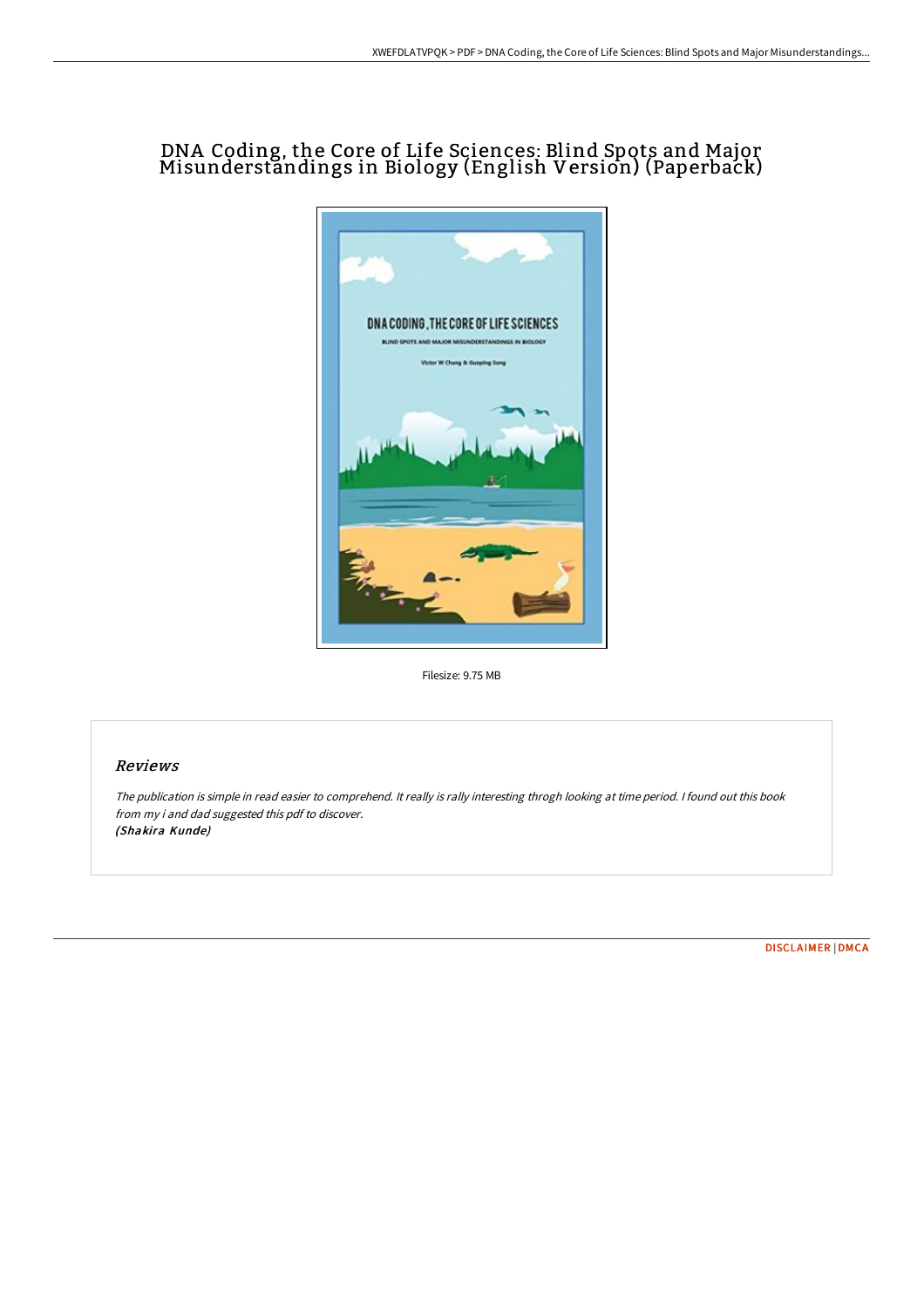## DNA CODING, THE CORE OF LIFE SCIENCES: BLIND SPOTS AND MAJOR MISUNDERSTANDINGS IN BIOLOGY (ENGLISH VERSION) (PAPERBACK)



Life and DNA Press, 2017. Paperback. Condition: New. Language: English . Brand New Book \*\*\*\*\* Print on Demand \*\*\*\*\*.DNA Coding, the Core of Life Sciences: ? Blind Spots and Major Misunderstandings in Biology For over one hundred years before DNA coding was discovered, the Theory of Evolution dominated biology. We can call the biology of that era as Pre-DNA Biology. During this era, generations of biologists inherited biological theories derived from the Theory of Evolution. Thus, these biologists cannot understand the error of the Theory of Evolution. However, science does not follow human will. The conclusions expressed by DNA coding conflict with the foundations of the Theory of Evolution. The fact that the DNA coding of all humans have consistent sequences shatters the premise of the Theory of Evolution, namely, that evolution is random. The uniqueness in the number and karyotypes of biological chromosomes prevents the production of new species through continuous and slight change. DNA coding gives new life to biology by revealing the inherent secret of living creatures. Thus, Post-DNA Biology must be established. In this new era of biology, the most urgent task is to understand the inherent nature of living creatures through DNA coding, which consists of DNA decoding and mathematic analysis. Prior to the advent of digital technology, computers, cameras, TVs, films and other forms of analog technology produced the approximate data or low-resolution images. With the arrival of digital technology, everything became clear. Computer coding sequences are similar to DNA coding sequences. Computer technology is expressed by two-form code (0,1) but DNA by four-form code (A, T, C, G). As a result, DNA with sequence of the same length contains information far more than that expressed by computer coding. As it were, each chromosome or mitochondria is a super-micro but super-powerful computer with both...

 $F(f)$ Read DNA Coding, the Core of Life Sciences: Blind Spots and Major Misunderstandings in Biology (English Version) [\(Paperback\)](http://techno-pub.tech/dna-coding-the-core-of-life-sciences-blind-spots-1.html) Online

 $FSE$ Download PDF DNA Coding, the Core of Life Sciences: Blind Spots and Major Misunderstandings in Biology (English Version) [\(Paperback\)](http://techno-pub.tech/dna-coding-the-core-of-life-sciences-blind-spots-1.html)